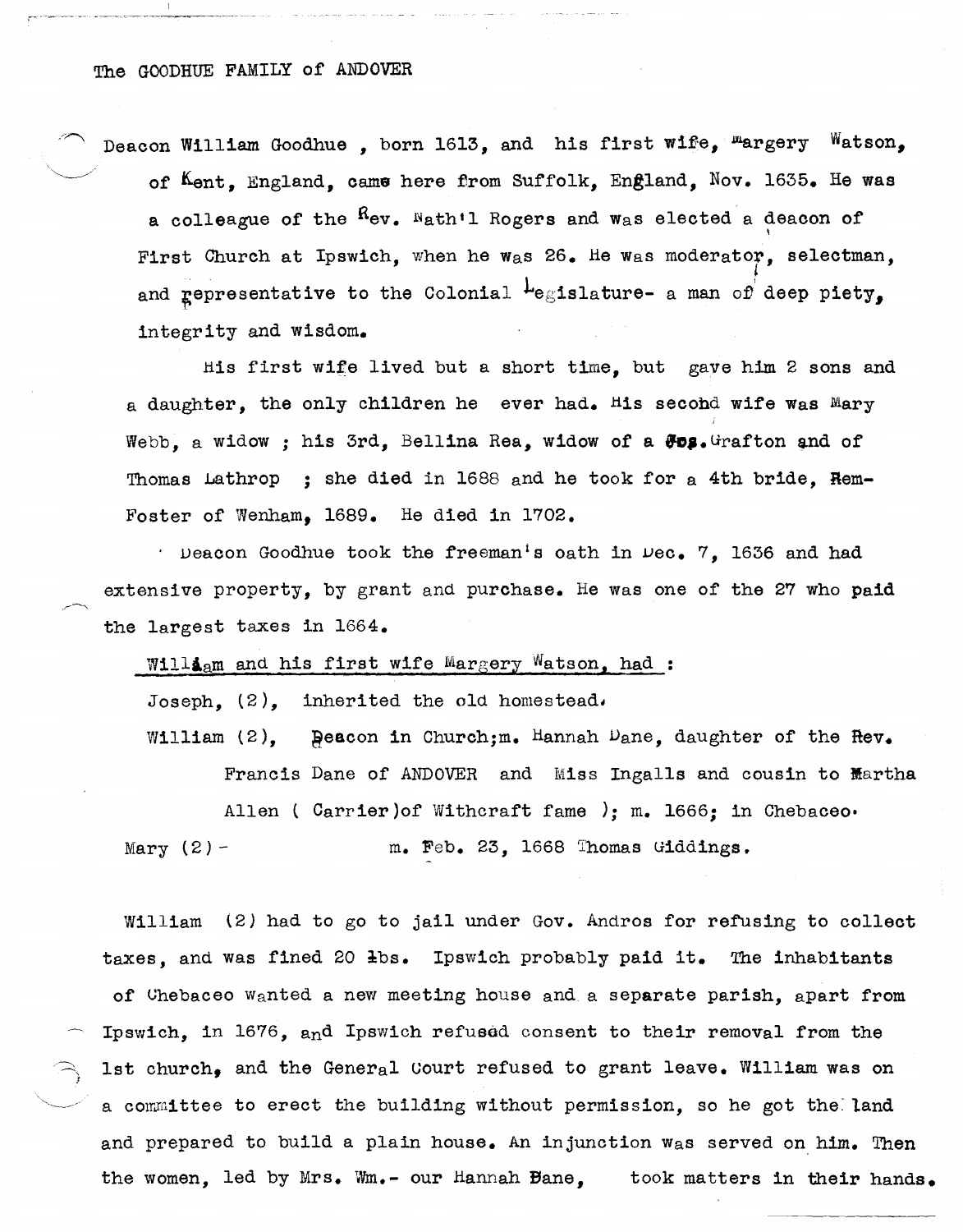-2- Goodhue Family

 $\Rightarrow$ \

They went outside and engaged men to raise the frame of the building. 1679. Two men were arrested for helping them, and the women had to say they were sorry, and pray for forgiveness, which they were willing to do, as the church was up. Shortly after, they were allowed to worship there.

At the death of Mary, wife of Thomas Giddings, grandfather Goodhue took her three children to his home and brought them up.

The family traces their ancestry back to 1280, to Godhuen of  $Kent.$ The name is also spelled Goodhugh, Godhue, Godhew, Goodhew,-the prefix from the Saxon for God.

**-.. .... -**

North Andover Goodhue Records :-

Amos Goodhue,  $23$ , born in North Reading, son of floses and Kebecca Goodhue, married Martha T. Pace, 20, born in Andover, daughter of Amos and Mary T. Pace,-  $Aug. 27$ , 1885.

Eevi Goodhue, 31, farmer, born in Andover, resident of North Andover, brother of Amos above, married, Sept. 20, 1858, Susan A. Dean, 19, of Wilmington, daughter of Michael and Nancy Dean.

 $Ut$ . Records - 3:16- Lieut. Thomas ferley of Boxford married Hannah Goodhue. widow of a Cogswell. <sup>H</sup>e was born 1668; Hannah d. Dec. 25,1742,  $\frac{1}{2}$  / at 70. 4:80- Lucy Goodhue married Jan. 1747, Isaac Proctor,

of Chebaceo, ipswich; moved to Manchester, 1768.

page 111- Selectmen met at home of Mr. Goodhue, innholder of Salem,1769 to sell islands in harbor.

5:145- Pen Goodhue alluded to as a street constructor, 1795.

page 185- Frances Goodhue is wife of William Ashton, of Palem, 1803.